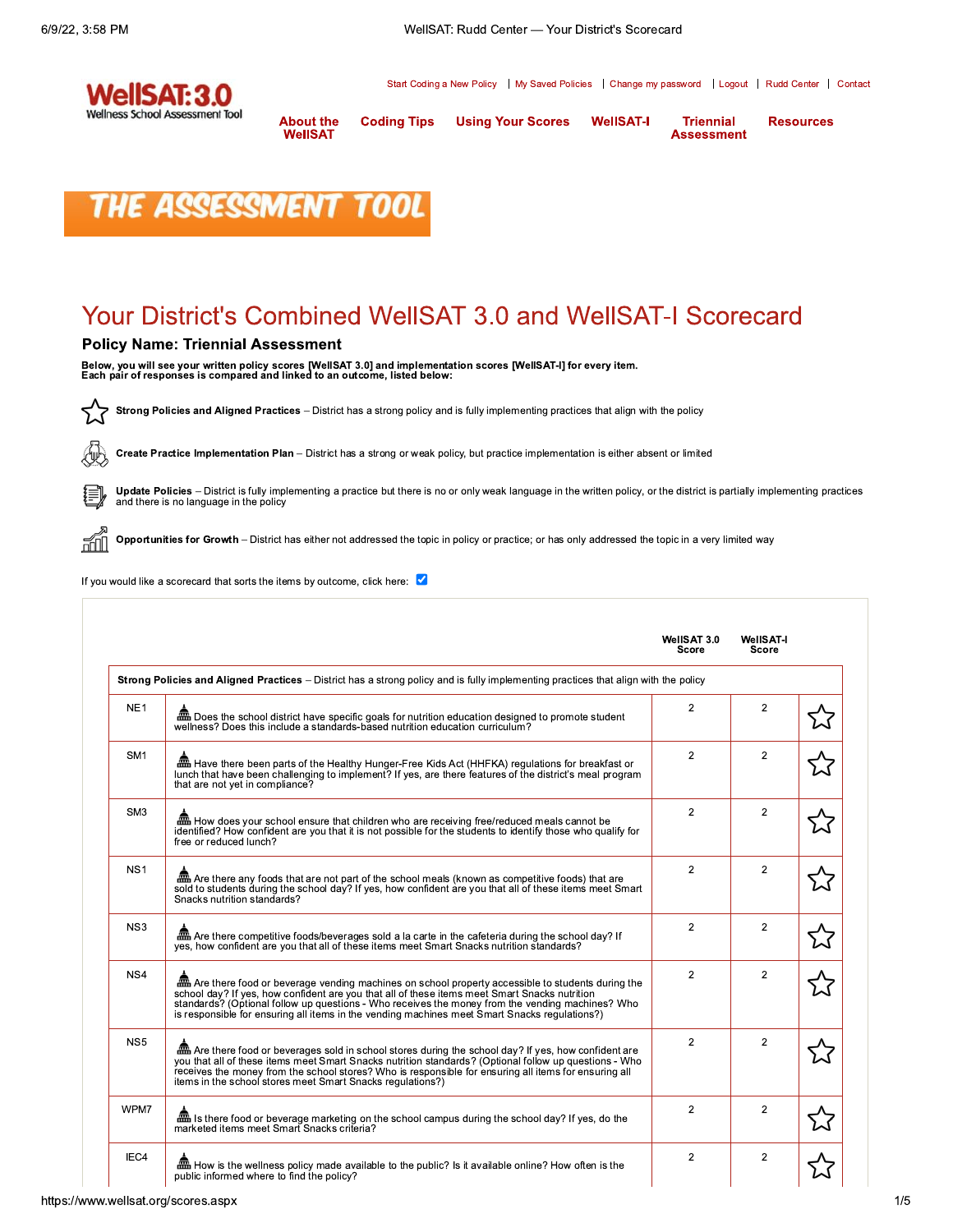| SM <sub>2</sub>  | Does the district offer breakfast? If yes, is breakfast offered every day? Is breakfast offered to all<br>students?<br>[Examples include: breakfast is only offered on testing days; only offered Monday, Wednesday and<br>Friday; only offered in some schools.]                                                                                                                                                                                                                                                                                                             | $\overline{2}$ | $\overline{2}$ |  |
|------------------|-------------------------------------------------------------------------------------------------------------------------------------------------------------------------------------------------------------------------------------------------------------------------------------------------------------------------------------------------------------------------------------------------------------------------------------------------------------------------------------------------------------------------------------------------------------------------------|----------------|----------------|--|
| SM <sub>5</sub>  | How are families provided information about eligibility for free/reduced priced meals? (If district<br>provides universal free meals, score 2)                                                                                                                                                                                                                                                                                                                                                                                                                                | $\overline{2}$ | $\overline{2}$ |  |
| SM <sub>6</sub>  | Are specific strategies used to increase participation in the school meal programs? If yes, please<br>describe.<br>[Examples include: Smarter Lunchroom strategies; limiting competitive foods; requiring high school<br>students have a scheduled lunch period; taste tests and student input; Grab-and-Go or Breakfast in the<br>Classrooml                                                                                                                                                                                                                                 | $\overline{2}$ | $\overline{2}$ |  |
| SM7              | How long are the breakfast (if applicable) and lunch periods? Within that time, how much time do<br>students typically have to sit down and eat their meals.                                                                                                                                                                                                                                                                                                                                                                                                                  | $\overline{2}$ | $\overline{2}$ |  |
| <b>NS13</b>      | Do students have consistent and easy access to water throughout the school day? If yes, how? Follow<br>up questions: Are students are permitted to carry water bottles with them throughout the school day?<br>Are there water fountains or free water filling stations throughout the school? Is bottled water is for sale<br>during the school day?                                                                                                                                                                                                                         | $\overline{2}$ | $\overline{2}$ |  |
| PEPA8            | Is ongoing professional development offered every year for PE teachers that is relevant and specific to<br>physical education?                                                                                                                                                                                                                                                                                                                                                                                                                                                | $\overline{2}$ | $\overline{2}$ |  |
| PEPA9            | A PE exemption is when students are permitted to not take PE because of enrollment in other courses<br>such as math, science or vocational training. This does not include exemptions due to disability,<br>religious or medical reasons. What percentage of students do you estimate do not take PE each year<br>due to exemptions?                                                                                                                                                                                                                                          | $\overline{2}$ | $\overline{2}$ |  |
| PEPA10           | A PE substitution is when students are permitted to not take PE because they are engaged in another<br>physical activity such as JORTC or other school sports. What percentage of students do you estimate<br>do not take PE each year due to substitutions?                                                                                                                                                                                                                                                                                                                  | $\overline{2}$ | $\overline{2}$ |  |
| PEPA13           | Is there daily recess for all grades in elementary school? If no, how many days per week is recess<br>offered, and for which grades? How long is recess when it is offered?<br>Note: Best practices for recess: a) it is at least 20 minutes per day; b) it is supervised by trained<br>teachers or staff encouraging students to be active; and c) students have access to safe and<br>appropriate physical activity equipment.                                                                                                                                              | $\overline{2}$ | $\overline{2}$ |  |
| PEPA14           | $\mathscr X$ Do teachers provide regular physical activity breaks for students in the classroom? If yes, please<br>describe. How frequently do they occur? Do all teachers conduct physical activity breaks with their<br>students?                                                                                                                                                                                                                                                                                                                                           | $\overline{2}$ | $\overline{2}$ |  |
| WPM3             | Are teachers encouraged to use physical activity as a reward for students? For example, providing<br>extra recess, taking a walk around the school, or playing an active game in the classroom.                                                                                                                                                                                                                                                                                                                                                                               | $\overline{2}$ | $\overline{2}$ |  |
| WPM4             | Do teachers ever use physical activity as a punishment? [Examples include: telling students to run<br>extra laps or do other physical activities as behavioral consequence.                                                                                                                                                                                                                                                                                                                                                                                                   | $\overline{2}$ | $\overline{2}$ |  |
| WPM6             | Are marketing strategies used to promote healthy food and beverage choices in school? If yes, what<br>foods and beverages are promoted, and how is it done? (Examples of promotion include<br>advertisements, better pricing, and more accessible placement of the healthier items).                                                                                                                                                                                                                                                                                          | $\overline{2}$ | $\overline{2}$ |  |
| WPM8             | Is there food or beverage marketing on school property (e.g., signs, scoreboards, or sports<br>equipment)? If yes, do the marketed items meet Smart Snacks criteria? If they do not meet Smart<br>Snacks criteria, will this change when there is a renewal of the sponsorship agreement?                                                                                                                                                                                                                                                                                     | $\overline{2}$ | 2              |  |
|                  | Create Practice Implementation Plan - District has a strong or weak policy, but practice implementation is either absent or limited                                                                                                                                                                                                                                                                                                                                                                                                                                           |                |                |  |
| SM <sub>8</sub>  | is free (i.e., no cost to students) drinking water available to students during meals (i.e., do not<br>include water for sale). Follow up questions can include: Does the cafeteria have water fountains? Are<br>there a sufficient number of working water fountains? Can students take water back to the table or do<br>they need to drink at the fountain? Do students perceive the water and fountains to be clean and safe?                                                                                                                                              | $\overline{2}$ | 1              |  |
| NS <sub>6</sub>  | Are there food or beverage fundraisers that sell items to be consumed during the school day? If<br>yes, who is in charge of approving in-school fundraising activities? How confident are you that the<br>people conducting fundraisers understand Smart Snacks nutrition standards? How confident are you<br>that items sold in fundraisers meet Smart Snacks standards? (Note: Some states have passed<br>regulation permitting exemptions from the federal law prohibiting non-Smart Snack fundraisers during<br>the school day – this is addressed in the next question). | $\overline{2}$ | 1              |  |
| NS9              | birthday parties, holiday parties)? Does the district have nutrition standards (such as Smart Snacks)<br>that regulate what can be served? How are these regulations communicated? How confident are you<br>that the regulations are followed consistently? If food-based celebrations are not permitted, how<br>confident are you that they do not occur?                                                                                                                                                                                                                    | $\overline{2}$ | $\mathbf 0$    |  |
| IEC <sub>2</sub> | Note an individual can represent more than one role.<br>Parents<br>٠<br>Students<br>School Food Authority representative<br>PE Teacher<br>School Health Professional (nurse, social worker, school psychologist)                                                                                                                                                                                                                                                                                                                                                              | $\overline{2}$ | $\mathbf{1}$   |  |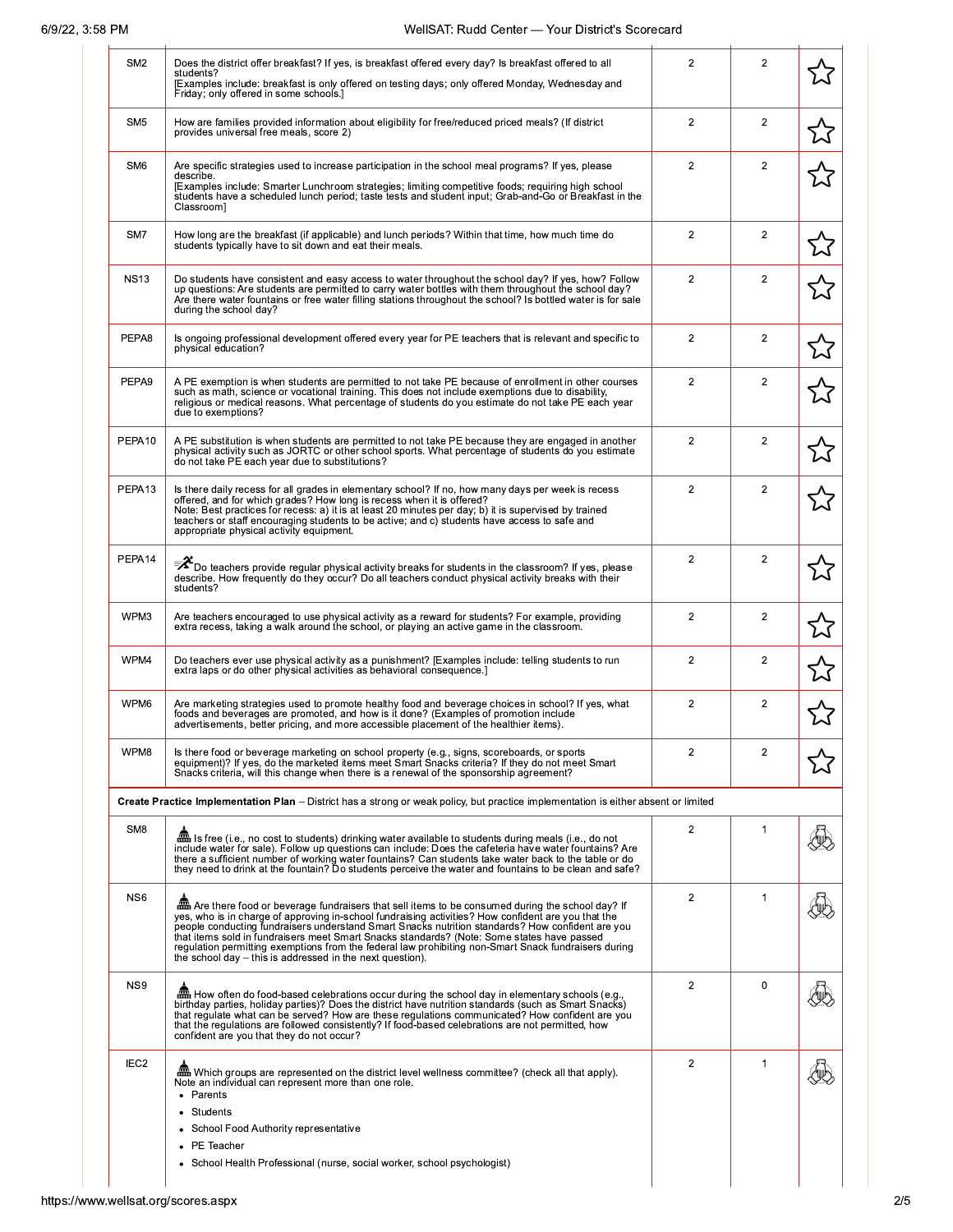## WellSAT: Rudd Center - Your District's Scorecard

|                  | • School Board Member<br>School Administrator<br>• Community member                                                                                                                                                                                                                                                                                                                                                                                                                                    |                |              |  |
|------------------|--------------------------------------------------------------------------------------------------------------------------------------------------------------------------------------------------------------------------------------------------------------------------------------------------------------------------------------------------------------------------------------------------------------------------------------------------------------------------------------------------------|----------------|--------------|--|
| IEC <sub>5</sub> | Eth How does the committee assess implementation of the wellness policy? How often does this<br>assessment occur? [Examples of evaluation tools are: the CDC's School Health Index, the Alliance for<br>a Healthier Generation checklist, local or state policy implementation checklists, or the current<br>interview.]                                                                                                                                                                               | $\overline{2}$ | $\mathbf{1}$ |  |
| IEC6             | What is included in the triennial assessment report to the public? Ask to see documentation if<br>available. Note: the requirement is to include: 1. The extent to which schools under the jurisdiction of<br>the LEA are in compliance with the local school wellness policy; 2. The extent to which the LEA's local<br>school wellness policy compares to model local school wellness policies; 3. A description of the<br>progress made in attaining the goals of the local school wellness policy. | $\overline{2}$ | $\mathbf{1}$ |  |
| IEC7             | Has the wellness policy been revised based on the triennial assessment? If yes, what process did<br>the committee use to decide what to revise?                                                                                                                                                                                                                                                                                                                                                        | $\overline{2}$ | $\mathbf{1}$ |  |
| NE <sub>2</sub>  | How would you describe the nutrition education you provide? Are didactic methods used to increase<br>student knowledge? Are skills-based, behavior focused, and interactive/participatory methods used to<br>develop student skills?                                                                                                                                                                                                                                                                   | $\overline{2}$ | $\mathbf{1}$ |  |
| NE3              | Do all elementary school students receive sequential and comprehensive nutrition education?                                                                                                                                                                                                                                                                                                                                                                                                            | $\mathbf{1}$   | $\mathbf 0$  |  |
| NE <sub>6</sub>  | Is nutrition education integrated into other subjects beyond health education? If yes, what are some<br>examples?<br>(Examples include: using nutrition facts labels to learn percentages: using a vegetable garden to learn<br>plant biology.]                                                                                                                                                                                                                                                        | $\overline{2}$ | $\mathbf 0$  |  |
| NE7              | Is nutrition education linked with the school food environment? If yes, what are some examples?<br>[Examples include: teachers and food service staff collaborate in connecting nutrition education with<br>the foods and beverages that are in school.]                                                                                                                                                                                                                                               | $\overline{2}$ | $\mathbf 0$  |  |
| NE8              | Does nutrition education address agriculture and the food system?                                                                                                                                                                                                                                                                                                                                                                                                                                      | $\mathbf{1}$   | $\mathbf 0$  |  |
| <b>SM10</b>      | Are you familiar with the farm to school program? In your district, is it a priority to procure locally<br>produced foods for school meals and snacks? If yes, what efforts are made to increase local<br>procurement? Are strategies used in the cafeterias to promote them?                                                                                                                                                                                                                          | $\overline{2}$ | $\mathbf{1}$ |  |
| NS <sub>2</sub>  | Do you know where to access the USDA Smart Snacks nutrition standards to check and see if an item<br>can be sold in school during the school day? Can you tell me how you do this?                                                                                                                                                                                                                                                                                                                     | $\overline{2}$ | $\mathbf{1}$ |  |
| <b>NS12</b>      | Do teachers use food as a reward in the classroom for good student behavior (e.g., giving out candy<br>for a right answer; having a pizza party when students finish a unit).                                                                                                                                                                                                                                                                                                                          | $\overline{2}$ | 1            |  |
| PEPA1            | ₹ Does the district have a written physical education curriculum that is implemented consistently for<br>every grade?                                                                                                                                                                                                                                                                                                                                                                                  | $\overline{2}$ | $\mathbf 1$  |  |
| PEPA2            | Does the district have a written physical education curriculum that is aligned with national and/or state<br>standards?                                                                                                                                                                                                                                                                                                                                                                                | $\overline{2}$ | 1            |  |
| PEPA3            | How does your physical education program promote a physically active lifestyle?<br>[Examples include: follows NASPE standards; focuses on self-assessment through a "Fitnessgram" or<br>Activitygram"; teaches skills needed for lifelong physical fitness.]                                                                                                                                                                                                                                           | $\overline{2}$ | $\mathbf 1$  |  |
| PEPA4            | How many minutes per week of PE does each grade in elementary school receive?<br>Note: NASPE recommends that schools provide 150 minutes of instructional PE for elementary school<br>children per week for the entire school year.                                                                                                                                                                                                                                                                    | $\overline{2}$ | $\mathbf{1}$ |  |
| PEPA5            | How many minutes per week of PE does each grade in middle school receive?<br>Note: NASPE recommends that schools provide 225 minutes of instructional physical education for<br>middle school students per week for the entire school year.                                                                                                                                                                                                                                                            | 1              | 0            |  |
| PEPA6            | How many minutes per week of PE does each grade in high school receive?<br>Note: NASPE recommends that schools provide 225 minutes of instructional physical education for<br>middle school students per week for the entire school year.                                                                                                                                                                                                                                                              | 1              | $\mathbf 0$  |  |
| PEPA7            | Are all physical education classes taught by state certified/licensed teachers who are endorsed to<br>teach physical education?                                                                                                                                                                                                                                                                                                                                                                        | $\overline{2}$ | $\mathbf{1}$ |  |
| PEPA11           | न् <b>2</b> Are there opportunities for families and community members to engage in physical activity at school? If yes, please describe. How frequently does this occur?                                                                                                                                                                                                                                                                                                                              | $\overline{2}$ | $\mathbf{1}$ |  |
| PEPA12           | $\bar{\mathscr{K}}$ Are there opportunities for all students to engage in physical activity before and after school? If<br>yes, please describe. How frequently does this occur?                                                                                                                                                                                                                                                                                                                       | $\overline{2}$ | 1            |  |
| PEPA15           | When school is not in session, do community members use indoor and outdoor school building and<br>grounds facilities? Does the district have a "joint-use" or "shared-use" agreements? (Note if answer is<br>yes or no).                                                                                                                                                                                                                                                                               | $\overline{2}$ | $\mathbf 0$  |  |
| PEPA16           | What proportion of students walk or bike to school? How frequently do they do that?                                                                                                                                                                                                                                                                                                                                                                                                                    | $\overline{2}$ | $\mathbf 1$  |  |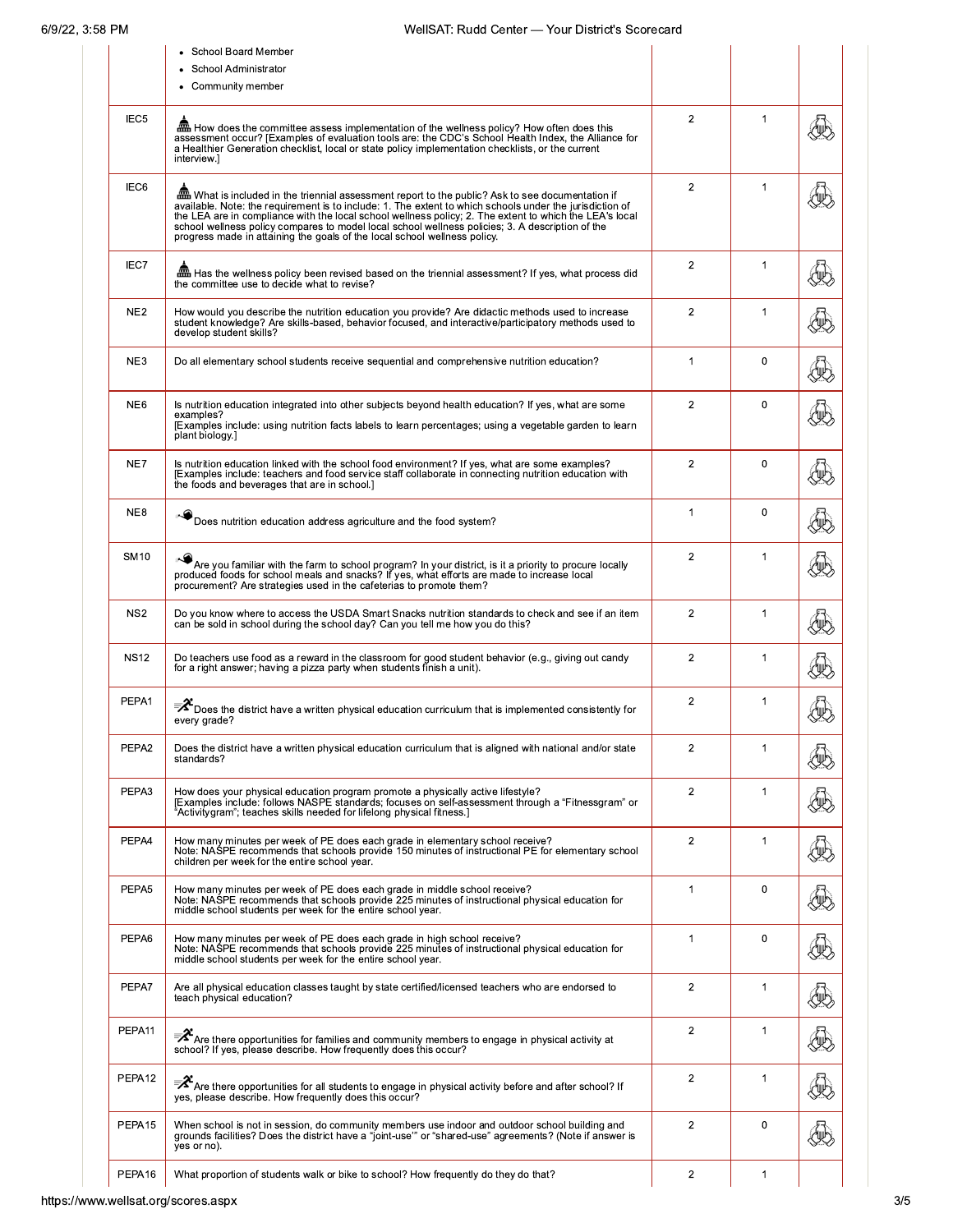## WellSAT: Rudd Center - Your District's Scorecard

| WPM1             | Are school staff encouraged to model healthy eating and physical activity behaviors in front of<br>students? If yes, how does the school encourage this behavior? [Examples include: Provides staff with<br>opportunities to eat healthfully such as subsidized fruits, vegetables, and water in the cafeteria or<br>lounge; Advises staff not to consume sugary drinks at school; Encourages teachers to be active with<br>students.]                                                                                                                                | $\overline{2}$ | $\mathbf 1$    |       |
|------------------|-----------------------------------------------------------------------------------------------------------------------------------------------------------------------------------------------------------------------------------------------------------------------------------------------------------------------------------------------------------------------------------------------------------------------------------------------------------------------------------------------------------------------------------------------------------------------|----------------|----------------|-------|
| WPM5             | Do teachers ever withhold physical activity as a classroom management tool? [Examples include:<br>taking away recess, taking away PE, or requiring students to sit in one place for an extended period of<br>time.]                                                                                                                                                                                                                                                                                                                                                   | $\overline{2}$ | $\mathbf{1}$   |       |
| IEC1             | Is there an active district level wellness committee? Note: This may also be called a health advisory<br>committee or other similar name. If yes, how frequently does the committee meet?                                                                                                                                                                                                                                                                                                                                                                             | $\overline{2}$ | 1              |       |
| IEC <sub>8</sub> | Is there an active school level wellness committee? (Note: This may also be called a school health<br>team, school health advisory committee, or similar name) If yes, how frequently does the committee<br>meet?                                                                                                                                                                                                                                                                                                                                                     | $\overline{2}$ | $\mathbf 1$    |       |
|                  | Update Policies - District is fully implementing a practice but there is no or only weak language in the written policy, or the district is partially implementing<br>practices and there is no language in the policy                                                                                                                                                                                                                                                                                                                                                |                |                |       |
| SM <sub>9</sub>  | of What is the frequency and amount of training provided to the food and nutrition staff? Does it meet<br>the USDA Professional standards? (see below).                                                                                                                                                                                                                                                                                                                                                                                                               | 1              | $\overline{2}$ |       |
| NE <sub>5</sub>  | Do all high school students receive sequential and comprehensive nutrition education?                                                                                                                                                                                                                                                                                                                                                                                                                                                                                 | 1              | $\overline{2}$ |       |
| NS7              | (Before asking this question look up the state policy on fundraiser exemptions at the bottom of this<br>page: https://www.ihrp.uic.edu/content/research-products-national-wellness-policy-study. If 0<br>exemptions, item is n/a). Your state [fill in] has adopted an exemption policy that allows for [fill in]<br>school-sponsored fundraisers during which foods and beverages sold do not have to meet Smart<br>Snacks. Are you familiar with this state law?                                                                                                    | 0              | $\overline{2}$ |       |
| <b>NS10</b>      | Are foods or beverages served (not sold) to students after the school day on school grounds, including<br>before/after care, clubs, and afterschool programming?<br>If yes, does the district have nutrition standards (such as Smart Snacks or CACFP) that regulate what<br>can be served? How are these regulations communicated to the adults running the activities? How<br>confident are you that the regulations are followed consistently?                                                                                                                     | 1              | $\overline{2}$ |       |
| <b>NS11</b>      | Addresses nutrition standards for all foods and beverages sold (not served) to students after the school<br>day, including before/after care on school grounds, clubs, and after school programming                                                                                                                                                                                                                                                                                                                                                                   | $\mathbf{1}$   | $\overline{c}$ |       |
| WPM2             | Are there strategies used by the school to support employee wellness? Please describe.<br>Examples: "Health and wellness classes are offered to staff." "School physical activity equipment is<br>available for use by staff before or after school to support employee wellness." "Free water and healthy<br>snacks are available in the staff break room."                                                                                                                                                                                                          | $\mathbf{1}$   | $\overline{2}$ |       |
| WPM9             | Is there food or beverage marketing on educational materials (e.g., curricula, textbooks, or other<br>printed or electronic educational materials)? If yes, do the marketed items meet Smart Snacks criteria?                                                                                                                                                                                                                                                                                                                                                         | 0              | $\overline{c}$ |       |
| WPM10            | Is there food or beverage marketing where food is purchased (e.g., logos on exteriors of vending<br>machines, food or beverage cups or containers, food display racks, coolers, or trash and recycling<br>containers)? If yes, do the marketed items meet Smart Snacks criteria?                                                                                                                                                                                                                                                                                      | $\mathbf 0$    | $\overline{c}$ | ພ     |
| WPM11            | Is there food or beverage marketing in school publications and media (e.g., advertisements in school<br>publications, school radio stations, in-school television, computer screen savers, school-sponsored<br>Internet sites, and announcements on the public announcement (PA) system)? If yes, do the marketed<br>items meet Smart Snacks criteria?                                                                                                                                                                                                                | 0              | 2              |       |
| WPM12            | Is there food or beverage marketing through fundraisers and corporate-incentive programs? Examples<br>include: fundraising programs encourage students and their families to sell, purchase, or consume<br>products, and corporate incentive programs provide funds to schools in exchange for proof of purchase<br>of company products, such as Box Tops for Education. If the school participates in food or beverage<br>fundraisers, do they occur on or off campus, and during or outside the school day? Do all products for<br>sale meet Smart Snacks criteria? | $\mathbf 0$    | $\overline{2}$ |       |
|                  | Opportunities for Growth – District has either not addressed the topic in policy or practice; or has only addressed the topic in a very limited way                                                                                                                                                                                                                                                                                                                                                                                                                   |                |                |       |
| IEC <sub>3</sub> | Is there an official who is responsible for the implementation and compliance with the wellness<br>policy at the building level for each school? If yes, who are those individuals? How do they ensure<br>compliance?                                                                                                                                                                                                                                                                                                                                                 | 1              | 1              | nni I |
| NE4              | Do all middle school students receive sequential and comprehensive nutrition education?                                                                                                                                                                                                                                                                                                                                                                                                                                                                               | 1              | 1              | n∏l   |
|                  | Section 2. Standards for USDA Child Nutrition Programs and School Meals                                                                                                                                                                                                                                                                                                                                                                                                                                                                                               |                |                |       |
| SM4              | How does the district handle unpaid balances? Follow up questions to determine if student is<br>stigmatized: How are the student and parents notified? Is the student identified in the cafeteria? Is the<br>student refused a meal, given a different meal, or given the regular meal?                                                                                                                                                                                                                                                                               | <b>NA</b>      | $\overline{2}$ |       |
|                  | Section 3. Nutrition Standards for Competitive and Other Foods and Beverages                                                                                                                                                                                                                                                                                                                                                                                                                                                                                          |                |                |       |
| NS8              | Are foods or beverages containing caffeine sold at the high school level?                                                                                                                                                                                                                                                                                                                                                                                                                                                                                             | NA             | 1              |       |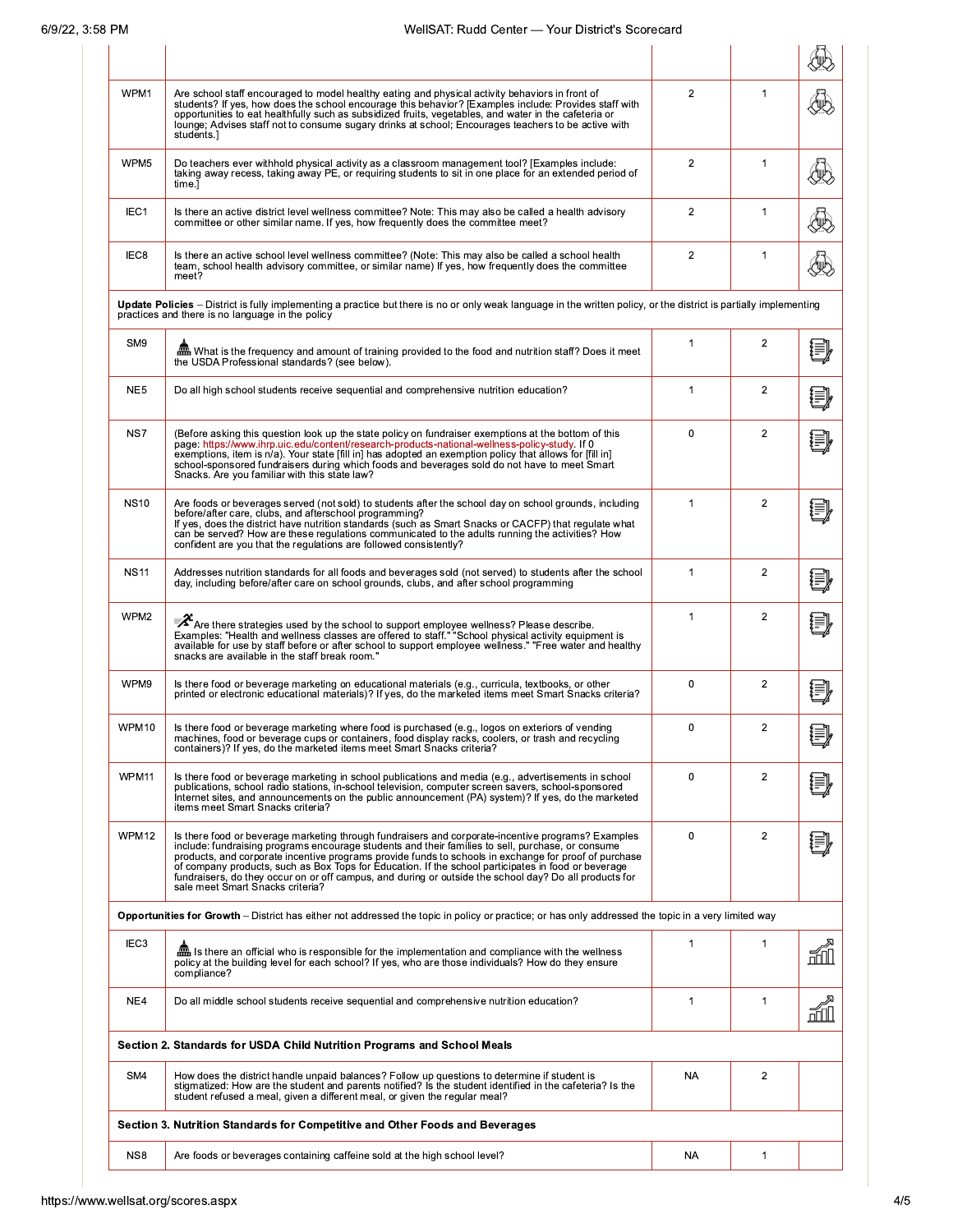#### $\bullet$  Farm to School  $\mathscr{X}_{\text{CSPAP}}$ Federal Requirement

- $\mathsf{NE}\xspace$ **Nutrition Education**
- SM Standards for USDA Child Nutrition Programs and School Meals
- Nutrition Standards for Competitive and Other Foods and Beverages  $_{\rm NS}$
- PEPA Physical Education and Physical Activity
- **WPM** Wellness Promotion and Marketing
- IEC Implementation, Evaluation & Communication

Thank you for completing the WellSAT!

Print-friendly version

Export data from the current wellness policy assessment (version 3.0 and WellSAT-I)

Email scores to my registered email address

Email scores to: alexiscox@achievementfirst. Send

#### The scores have been sent.

Rate Another Wellness Policy | Log Out

Resources Contact Us Contributors About the Rudd Center Copyright © 2021 University of Connecticut

design by cavich creative llc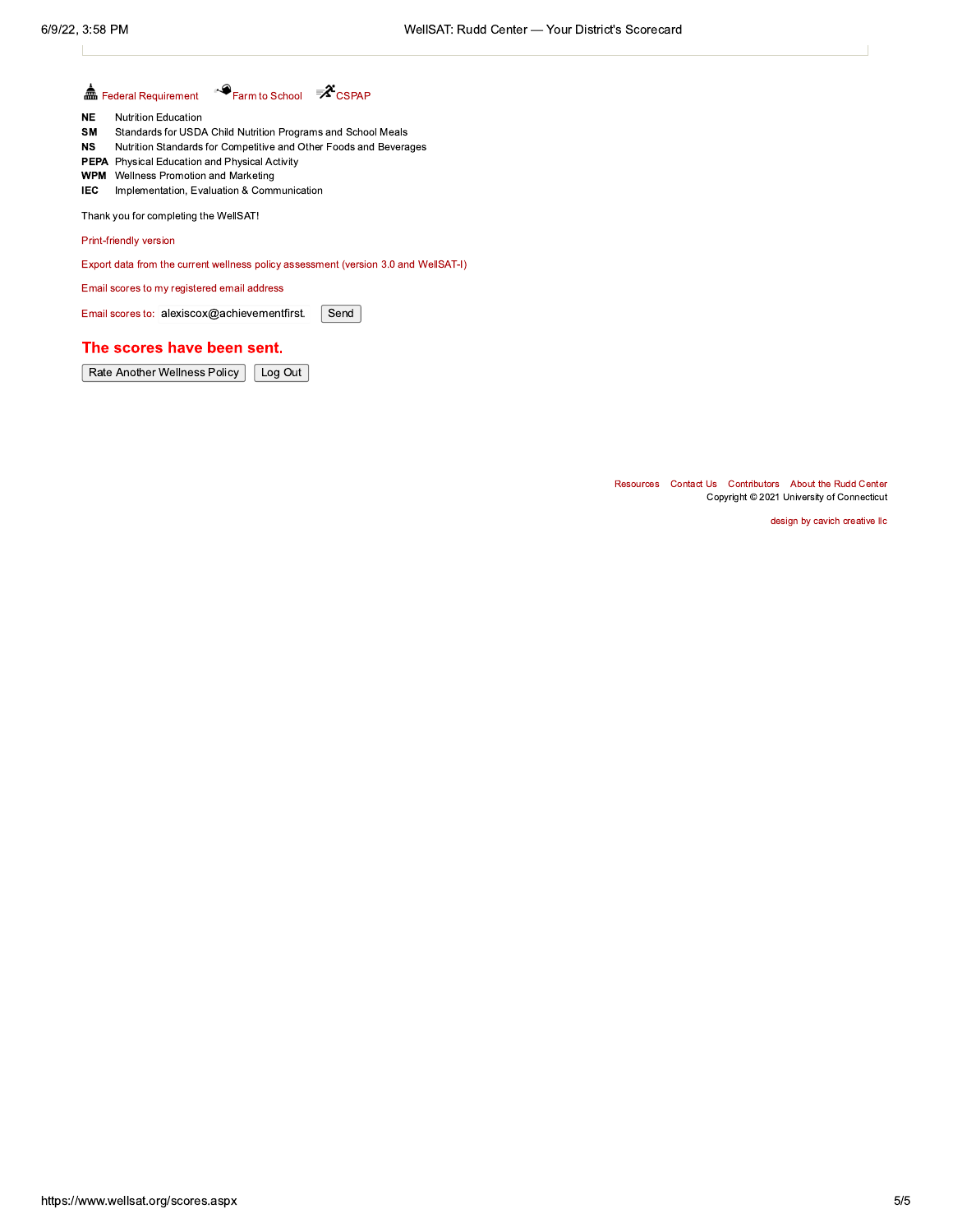This document assists local educational agencies (LEAs) with meeting the U.S. Department of Agriculture's (USDA) triennial assessment requirements for the LSWP. For information on the triennial assessment process, refer to *[Guidance for School Wellness Policy Triennial Assessment](https://portal.ct.gov/-/media/SDE/Nutrition/SWP/School_Wellness_Policy_Triennial_Assessment_Guidance.pdf)*. For additional worksheets, visit the ["What's Next"](https://portal.ct.gov/SDE/Nutrition/School-Wellness-Policies/What-Next) section of the CSDE's School Wellness Policies webpage.

## 

This worksheet can be used to create narrative descriptions to post alongside sections from **Worksheet 3: Identifying Connections between Policy and Practice.** The purpose of these narratives is to describe the LEA's progress toward meeting their wellness goals. Not all districts will have information to share in all four sections. Note: in Section 3 and Section 4, the LEA is only required to comment on federally required items, but may add information about other wellness topics if desired.

**Section 1 (Strong Policies and Aligned Practices).** If applicable, write a narrative below to describe your district's areas of success in meeting its wellness goals.

Our school is in compliance with the majority of federal requirements that regulate school meals and competitive foods. We offer the National School Breakfast program daily, and ensure all meals meet the Smart Snack Standards. Our schools offer free meals to all students, and are fully in compliance regarding scholar eligibility privacy.

Our schools utilize a number of strategies to increase student participation in school meals, and ensure water is readily available to scholars throughout the day. Our schools are meeting the standard for PE professional development and class time, as well as recess daily in elementary school. Teachers regularly provide physical activity breaks and encourage physical activity as a reward, but never punishment.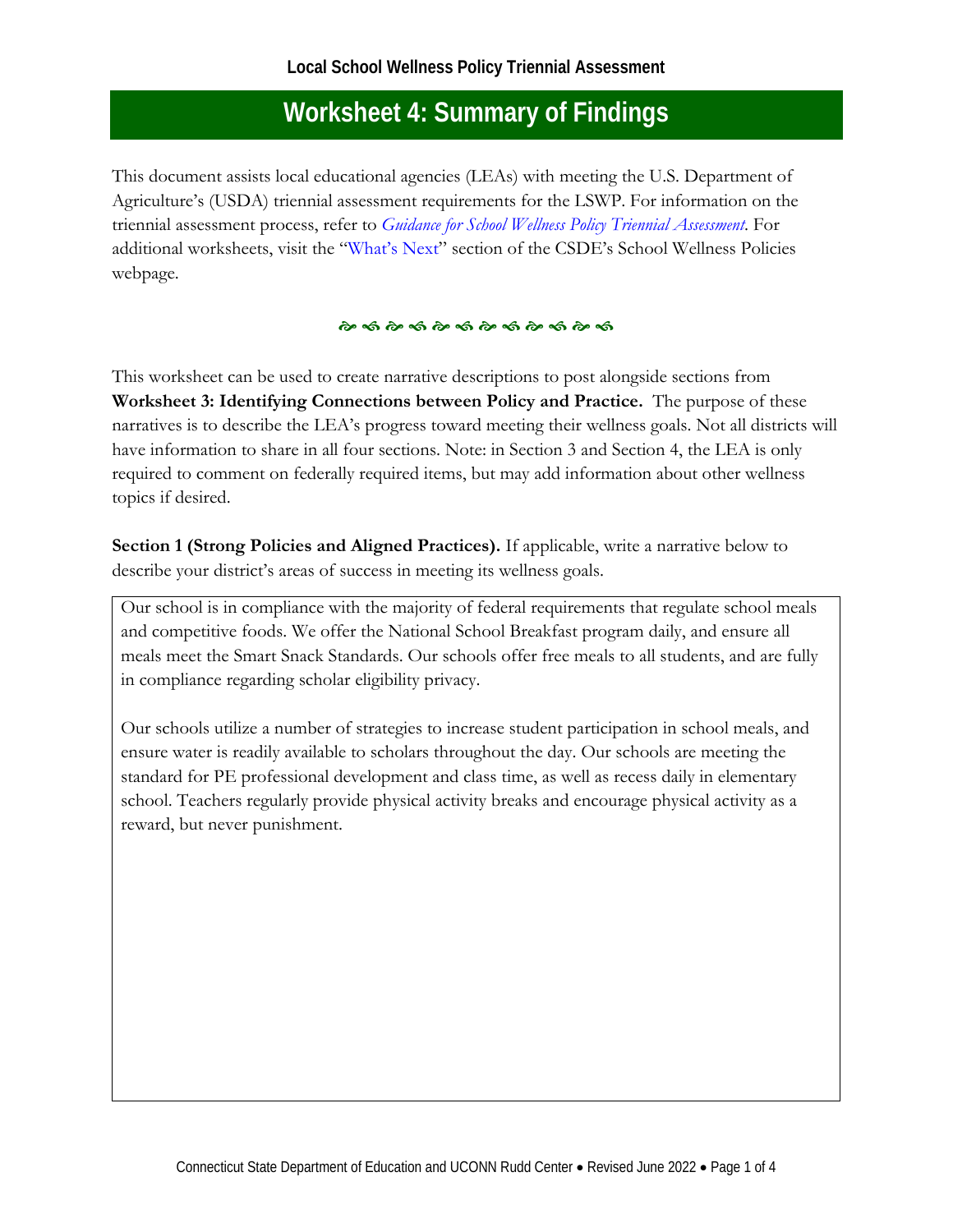**Section 2 (Create Practice Implementation Plans).** If applicable, write a narrative below to describe how your district will create practice implementation plans to ensure full compliance with all elements of the LSWP.

We identified the need to increase the frequency of meetings for our wellness committee and ensure parties from all stakeholder groups are included. By doing so, we hope to also increase our ability to review our policy and practices and implement improvements. Such improvements include making water even more available in the cafeteria during meals, and ensuring that all fundraisers on school grounds that sell food and beverage items meet the Smart Snack standards. We also identified a need to review our health curriculum and physical education to ensure we are meeting all K-12 standards consistently throughout the year. In our health curriculum, we strive to integrate more content on nutrition and link our school food environment to those lessons, as well as draw connections to nutrition and local farming in other subject areas.

**Section 3 (Update Policies).** If applicable, write a narrative below to describe how the district will update its policy to include all federally required items. You may also add plans for additional policy updates if desired.

**We identified that our Wellness Policy does not currently include the frequency and amount of training provided to food and nutrition staff and needs to be updated to reflect that.** Our policy also could be updated to reflect some of the strong practices within our district such as our food an beverage standards for sales at after school events, and the strategies implemented to support employee wellness at each of our campuses. Our policy also does not currently reflect the standards for marketing within the school building, which would help ensure our compliance continues into the future.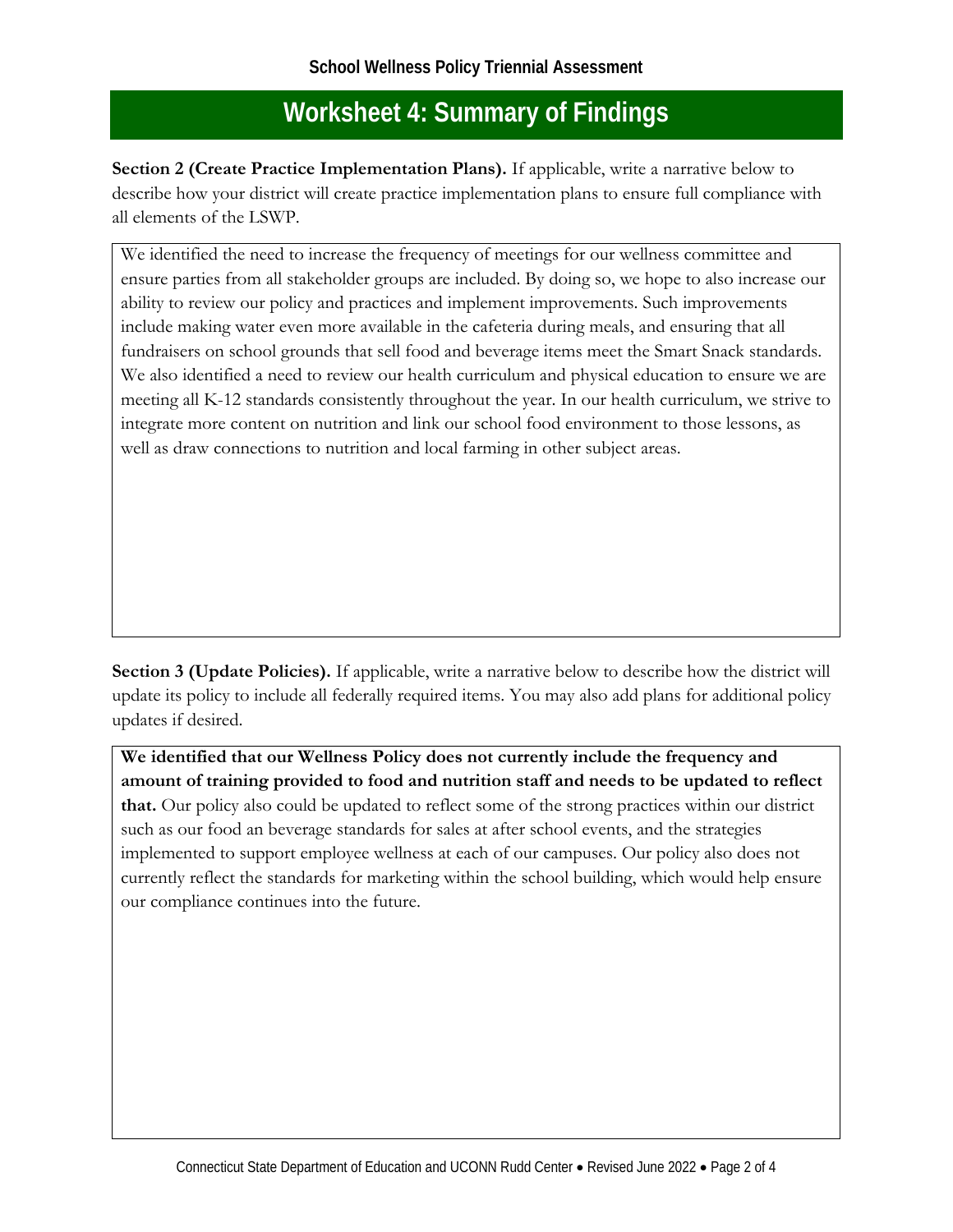**Section 4 (Opportunities for Growth).** If applicable, write a narrative below to describe how your district will update its policy and practices to include all federally required items. You may also add plans for additional wellness goals if desired.

Overall, our LSWP compared very well in comparison to the model policies we measured it against in the WellSAT 3.0. However, in our assessment we identified the need for an official responsible for ensuring the implementation and compliance to wellness policies at all school buildings in our district. We also identified potential growth to be made in providing sequential and comprehensive nutrition education in our middle schools.